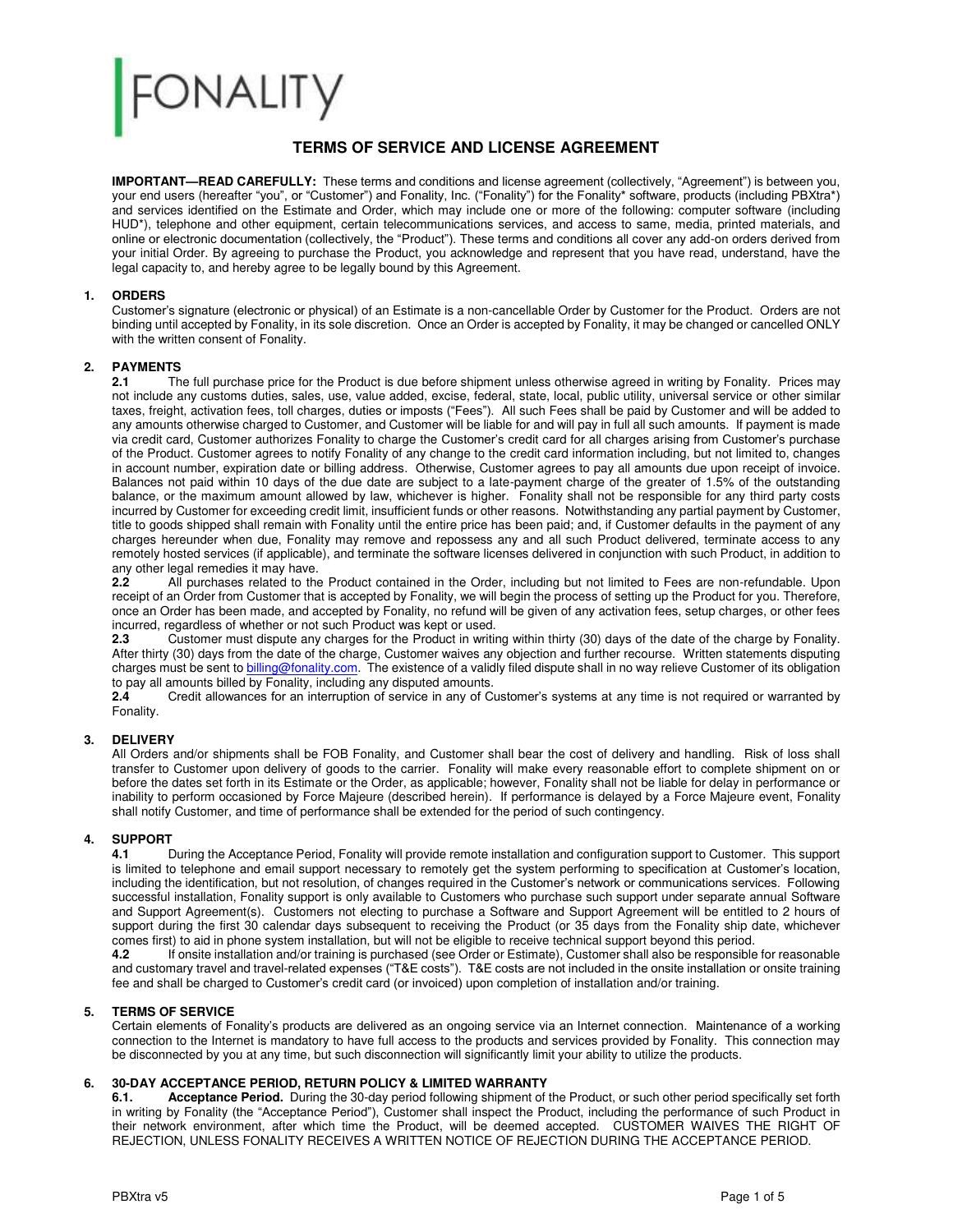**6.2. Return Policy.** During the Acceptance Period, Customer may return the Product for any reason. Notification of intent to return must be received by Fonality in writing during the Acceptance Period, and must be approved by an appropriate Fonality representative in writing. **No automatic returns will be accepted after the Acceptance Period.** 

**6.3. Complete Orders.** This Return Policy applies only to completed orders. Returns of partial orders will be at Fonality's discretion.<br>6.4.

## **6.4.** Restocking Fee. All returns will be subject to a 15% reconfiguration/restocking fee.<br>**6.5.** Shipping Charges: All shipping and handling fees are non-refundable. Customer is re

**Shipping Charges:** All shipping and handling fees are non-refundable. Customer is responsible for the cost of return shipping to Fonality.<br>6.6. **Breakage** 

**6.6. Breakage / Damaged Goods.** All items must be returned in "like new" condition and Customer must ship back all materials including, but not limited to, boxes, wires, manuals, and packing materials. Items that are not returned in "like new" condition will not be refunded, and will be returned to the Customer at the Customer's expense.<br>6.7. Return Procedure. If, during the Acceptance Period, Customer has return

**6.7. Return Procedure.** If, during the Acceptance Period, Customer has notified Fonality in writing of intent to return the Product, a Return Material Authorization Number (RMA Number) will be issued. All returned goods must be shipped prepaid, clearly marked with an RMA number, and be accompanied by a complete description of the nature of the defect. **No return of goods will be accepted by Fonality without a RMA Number obtained from Fonality**.

## **6.8.** Equipment and Limited Warranty Beyond the Acceptance Period.<br>**6.8.1.** Equipment. If Customer purchases Fonality telephone or of

**Equipment.** If Customer purchases Fonality telephone or other equipment at the time of their Product purchase, such telephone and/or equipment shall have a one (1) year replacement warranty as follows:

**a)** any equipment which is not performing to original manufacturer specifications will be replaced by Fonality with like equivalent equipment (new, like new, or refurbished condition). Fonality shall have the right to reject any request for replacement equipment where the returned Equipment has failed due to normal wear and tear or Customer's reckless or unreasonable use. Further, Fonality may decide in its sole discretion to reject any request for replacement equipment where Customer is not acting in good faith, or where the Customer has a history of excess failures or requests for replacement;

**b)** Fonality will pay for return and replacement shipping for any equipment failures that are due to manufacturer defects or otherwise through normal business use of the equipment. Customer will be responsible for the shipping costs to and from Customer site for equipment which has failures caused through accidental damage or lack or reasonable care. Customer should ship via certified mail or retain tracking information when returning equipment. Fonality will not assume liability for lost or missing return shipments without a proof of delivery from the carrier used;

**c)** Customer must contact Fonality to obtain a Return Material Authorization Number ("RMA Number") before taking any return or replacement action. No return of equipment will be accepted by Fonality without an RMA Number. All returned equipment must be clearly marked with an RMA Number, and be accompanied by a complete description of the nature of the defect. All equipment must be returned as originally provided by Fonality. Missing equipment items may cause Customer to incur further charges.

**d)** Equipment that is lost or stolen while in the care, custody and control of Customer shall not be replaced by Fonality in the manner described above and Fonality shall have no liability for such Equipment. In such instances, Customer will need to procure replacement Equipment from Fonality at the then current Fonality retail price. The occurrence of lost or stolen

Equipment does not extinguish Customer's obligations in this Agreement.<br>6.8.2. Limited Warranty. Unless provided through a separately Limited Warranty. Unless provided through a separately purchased maintenance, support or warranty agreement, no warranty is provided by Fonality after the one (1) year limited warranty. All other obligations of Fonality to provide warranty repair or replacement shall terminate at the end of the one (1) year limited warranty.

#### **7. MANUFACTURER WARRANTY(IES)**

Fonality shall extend to Customer, on a 'pass through' basis, any warranty provided by the manufacturer of any purchased equipment to the extent permissible. Fonality may assist Customer with such pass-through warranty service at Fonality's discretion. Fonality may require a security deposit, pre-payment or prior return of any products or components covered under such a pass-through warranty. Fonality reserves the right to reject any returned products or components which it determines not to be covered under a pass-through warranty, beyond the limited warranty period, not purchased from Fonality, or with damage resulting from misuse or other actions not covered under the manufacturer's warranty. Such equipment will be returned to the Customer at the Customer's expense.

#### **8. 911 LIMITATIONS**

Please note that Fonality does not provide your telecommunications services. Your telecommunications service provider is responsible for compliance with e911 services. Depending on your specific installation and service provider, your Product installation may not send and receive e911 calls reliably, and may not pass correct location information to emergency services. It is the sole responsibility of the installer and user to ensure compliance with all local codes, and to inform users of any limitations or issues regarding 911 use. Fonality is not liable for any resulting damages related to 911 use.

#### **9. DISCLAIMER OF WARRANTIES; LIMITATION OF LIABILITY**

**9.1. DISCLAIMER OF WARRANTIES**. EXCEPT AS EXPRESSLY SET FORTH HEREIN, FONALITY PROVIDES THE PRODUCT "AS IS" AND WITH ALL FAULTS. FONALITY HEREBY EXPRESSLY DISCLAIMS, AND CUSTOMER HEREBY WAIVES, RELEASES AND RENOUNCES ALL OTHER REMEDIES, WARRANTIES, GUARANTEES, OBLIGATIONS, REPRESENTATIONS AND LIABILITIES, EXPRESS OR IMPLIED, ARISING IN FACT, LAW, EQUITY, CONTRACT, TORT, UNDER STATUTE, UNDER WARRANTY OR OTHERWISE, INCLUDING BUT NOT LIMITED TO: (A) ANY IMPLIED WARRANTY OR CONDITION OF MERCHANTABILITY OR FITNESS FOR A PARTICULAR PURPOSE, (B) ANY IMPLIED WARRANTY OR CONDITION ARISING FROM COURSE OF PERFORMANCE, COURSE OF DEALING OR USAGE OR TRADE, (C) ANY OBLIGATION, LIABILITY RIGHT, CLAIM OR REMEDY IN TORT, WHETHER OR NOT ARISING FROM ACTIVE, PASSIVE OR IMPUTED NEGLIGENCE, CONTRIBUTORY NEGLIGENCE, VICARIOUS LIABILITY OR STRICT PRODUCTS LIABILITY OF FONALITY AND ITS OFFICERS, DIRECTORS, EMPLOYEES, AGENTS, AND REPRESENTATIVES, AND (D) ANY OBLIGATION, LIABILITY OR RESPONSIBILITY FOR LOSS OF SERVICE OR DAMAGE TO ANY PRODUCT, EQUIPMENT OR PART THEREOF, OR ANY PRODUCT DELIVERED OR PROVIDED UNDER THIS AGREEMENT OR THE ORDER. FURTHER, FONALITY DOES NOT WARRANT THAT THE PRODUCT WILL BE FREE OF BUGS, ERRORS, VIRUSES OR OTHER DEFECTS, OR THAT THE SERVICE WILL BE COMPATIBLE WITH CUSTOMER'S EXISTING INTERNET CONNECTION, NETWORK, OR COMMUNICATIONS INFRASTRUCTURE OR ENVIRONMENT.

**9.2. DISCLAIMER OF CERTAIN DAMAGES**. IN NO EVENT WILL FONALITY OR ITS OFFICERS, DIRECTORS, EMPLOYEES, AGENTS, REPRESENTATIVES, VENDORS AND CONTRACTORS BE LIABLE FOR THE COST OF COVER OR FOR ANY INCIDENTAL, INDIRECT, SPECIAL, AGGRAVATED, PUNITIVE, CONSEQUENTIAL OR SIMILAR DAMAGES OR LIABILITIES WHATSOEVER (INCLUDING, BUT NOT LIMITED TO LOSS OF DATA, INFORMATION, REVENUE, PROFIT OR BUSINESS) ARISING OUT OF OR RELATING TO THE USE OR INABILITY TO USE THE PRODUCT OR OTHERWISE UNDER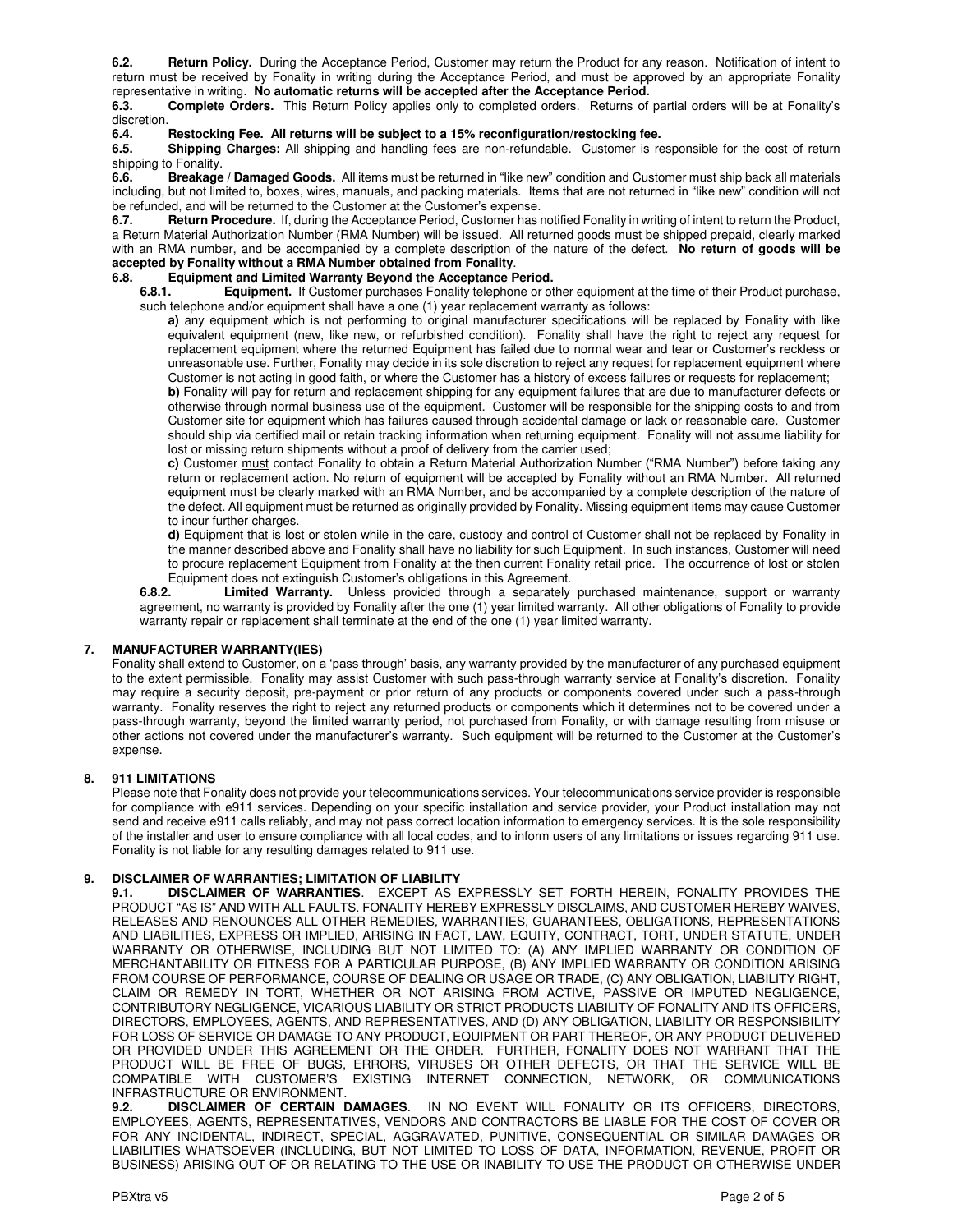OR IN CONNECTION WITH THIS AGREEMENT, WHETHER ARISING IN FACT, LAW, EQUITY, CONTRACT, TORT (INCLUDING NEGLIGENCE AS DESCRIBED ABOVE), STRICT LIABILITY, UNDER STATUTE, UNDER WARRANTY OR OTHER THEORY EVEN IF FONALITY HAS BEEN ADVISED OF THE POSSIBILITY OF SUCH DAMAGES.

**9.3. LIMITATION OF LIABILITY**. WITHOUT LIMITING THE FOREGOING, FONALITY'S (INCLUDING ITS OFFICERS, DIRECTORS, EMPLOYEES, AGENTS, AND REPRESENTATIVES) LIABILITY ARISING OUT OF OR RELATING TO THE PRODUCT AND THIS AGREEMENT IS LIMITED TO THE AMOUNT ACTUALLY PAID BY CUSTOMER FOR THE PRODUCT REGARDLESS OF THE AMOUNT OF DAMAGES CUSTOMER MAY INCUR AND WHETHER SUCH DAMAGES ARISE IN FACT, LAW, EQUITY, CONTRACT, TORT (INCLUDING NEGLIGENCE AS DESCRIBED ABOVE), STRICT LIABILITY, UNDER STATUTE, UNDER WARRANTY OR OTHER THEORY. FURTHER, CUSTOMER ACKNOWLEDGES AND UNDERSTANDS THAT FONALITY (INCLUDING ITS OFFICERS, DIRECTORS, EMPLOYEES, AGENTS, AND REPRESENTATIVES) WILL NOT BE LIABLE FOR ANY SERVICE OUTAGE, INCLUDING E911 SERVICE OUTAGE AND/OR INABILITY TO DIAL 911 OR ANY OTHER EMERGENCY TELEPHONE NUMBER USING THE PRODUCT OR TO ACCESS AN EMERGENCY SERVICE OPERATOR.

#### **9.4. Disclaimer of Third Party Actions and Control.**

**9.4.1** Fonality does not and cannot control the flow or quality of data to or from a network or the Internet. Such flow depends in large part on the performance of Internet services selected by you and provided or controlled by third parties. At times, the quality of carrier, and/or the actions or inactions caused by third parties can produce occurrences in which Customer's Service and/or connection to the Internet (or portions thereof) may be impaired or disrupted.<br>**9.4.2** Fonality does not warrant your use of independent, third party

**9.4.2** Fonality does not warrant your use of independent, third party technical/installation support. Fonality shall not pay such third party or reimburse you for such third party unless previously approved and agreed to by Fonality in writing. Fonality selected and arranged third party technical/installation support shall be governed by the agreed upon terms of a work order or statement of work for such third party support.

**9.4.3** Thirty party application or add-on services (section 14 herein) selected by you to use in conjunction with the Product shall be governed by the respective terms and conditions for such application. Third party applications and add-ons are not warranted by Fonality and Fonality shall not be liable for their use, operation, or reliability.

**9.5. Security and Fraud Prevention.** Fonality maintains fraud and security monitoring protocols. However, Fonality cannot and does not warrant complete security and fraud prevention of its Service, including any server, equipment or the Fonality network. Accordingly, Fonality disclaims any and all liability resulting from or related to unauthorized intrusions or access and related security events.<br>9.6

**9.6 Disclaimer Regarding Voicemail Transcription.** Fonality is not responsible for external communications received through Fonality's voicemail transcription service. Fonality does not control the content and is therefore not responsible for any errors or omissions in any transcription content provided. Some voicemail messages may be mis-transcribed. This may occur because of poor dictation, noisy environment, poor phone connection or drop-outs, language, or simple transcription error. Accordingly, Fonality disclaims any and all liability resulting from or related to mis-transcription and you agree to hold Fonality harmless in such events.<br>9.7 **Disclaimer Regarding Call Recording**. The call recording feature of the Service is

**9.7 Disclaimer Regarding Call Recording.** The call recording feature of the Service is provided to Customer "as is" with no proscription or restriction(s) of its use by Customer. Customer is responsible and liable for legal compliance of "call recording," such as lawful use and requisite notice to employees, agents or third parties. Fonality shall not be liable to Customer or third party(s) involving "call recording" feature(s) of the Service, as selected by Customer. Accordingly, Fonality disclaims any and all liability, claims, or damages resulting from or related to call recording and you agree to hold Fonality harmless in such events.

The foregoing disclaimers and limitation of liability will apply to the maximum extent permitted by applicable law. The laws of some states/jurisdictions do not allow the exclusion of implied warranties or the exclusion or limitation of certain damages. To the extent that those laws apply to this Agreement, the exclusions and limitations set forth above may not apply to you. For further Product warranty information, you may contact Fonality at 6900 North Dallas Parkway, Suite 250, Plano, Texas 75024. Any warranty DOES NOT apply to any beta software, software made available for testing or demonstration purposes, or any temporary software modules. All such software is provided "AS IS" without any warranty whatsoever.

#### **10. INDEMNIFICATION**

#### **10.1. CUSTOMER**

CUSTOMER AGREES TO RELEASE, DEFEND, INDEMNIFY, AND HOLD HARMLESS FONALITY, AND ITS OFFICERS, DIRECTORS, EMPLOYEES, AGENTS, REPRESENTATIVES, VENDORS AND CONTRACTORS ("INDEMNIFIED PARTY" OR "INDEMNIFIED PARTIES") FROM AND AGAINST ANY AND ALL LIABILITIES, CLAIMS, DAMAGES, LOSSES, INJURIES AND JUDGMENTS (INCLUDING RELATED COSTS AND EXPENSES AND REASONABLE ATTORNEY'S FEES AND OTHER LITIGATION EXPENSES) ("CLAIM" OR "CLAIMS") INCURRED BY THE INDEMNIFIED PARTY(IES) ARISING OUT OF OR RELATING TO CUSTOMER'S (A) VIOLATION OR BREACH OF ANY TERM OF THIS AGREEMENT, OR (B) MISUSE OF THE PRODUCT. FURTHER, CUSTOMER AGREES TO RELEASE, DEFEND, INDEMNIFY, AND HOLD HARMLESS INDEMNIFIED PARTY(IES) FROM AND AGAINST ANY AND ALL THIRD PARTY CLAIM(S) RELATED TO THE FAILURE OR OUTAGE OF THE SERVICE, INCLUDING THOSE RELATED TO E911 SERVICE.

## **10.2. Fonality**

**10.2.1** Fonality shall defend Customer, and its officers, directors and employees, against any third party action alleging that the Product infringe(s) any valid U.S. patent or copyright, and Fonality shall pay all settlements entered into, and all costs (including reasonable attorneys' fees) in connection with such action. If any Product, or parts thereof, becomes, or in Fonality's opinion may become, the subject of an infringement claim, Fonality may, at its option, (a) procure for Customer the right to continue using such Product, (b) modify or replace such Product with substantially equivalent non-infringing products, or (c) require the return of such Product and refund to Customer a pro-rata portion of the purchase price of such Product based on a three-year straight line amortization of the purchase price.

**10.2.2** Fonality shall have no indemnification obligations with respect to any third party action alleging that the use of any Product, or any part thereof, in combination with products not supplied by Fonality infringes any third party intellectual property right provided that the infringement is (a) due solely to the combination and use of such products together, if the use of the Product independent of any product not supplied by Fonality would not have given rise to the claim; or (b) Customer is advised by Fonality either directly or by means of Documentation, marketing or other published materials that the use of Fonality Product in tandem with such products represents a risk of infringement; and (c) Customer combines and uses such products with Fonality's Product in contravention of Fonality's disclaimer.<br>**10.2.3** Fonality's i

**10.2.3** Fonality's indemnification obligations pursuant to this section 10 shall be subject to the indemnified party (a) notifying the indemnifying party promptly in writing of such action, (b) giving the indemnifying party exclusive control and authority over the defense or settlement of such action, (c) not entering into any settlement or compromise of any such action without the indemnifying party's prior written consent and (d) providing all reasonable assistance to the indemnifying party (provided that the indemnifying party reimburses the indemnified party for its out-of-pocket expenses incurred in providing such assistance).

#### **11. INTELLECTUAL PROPERTY**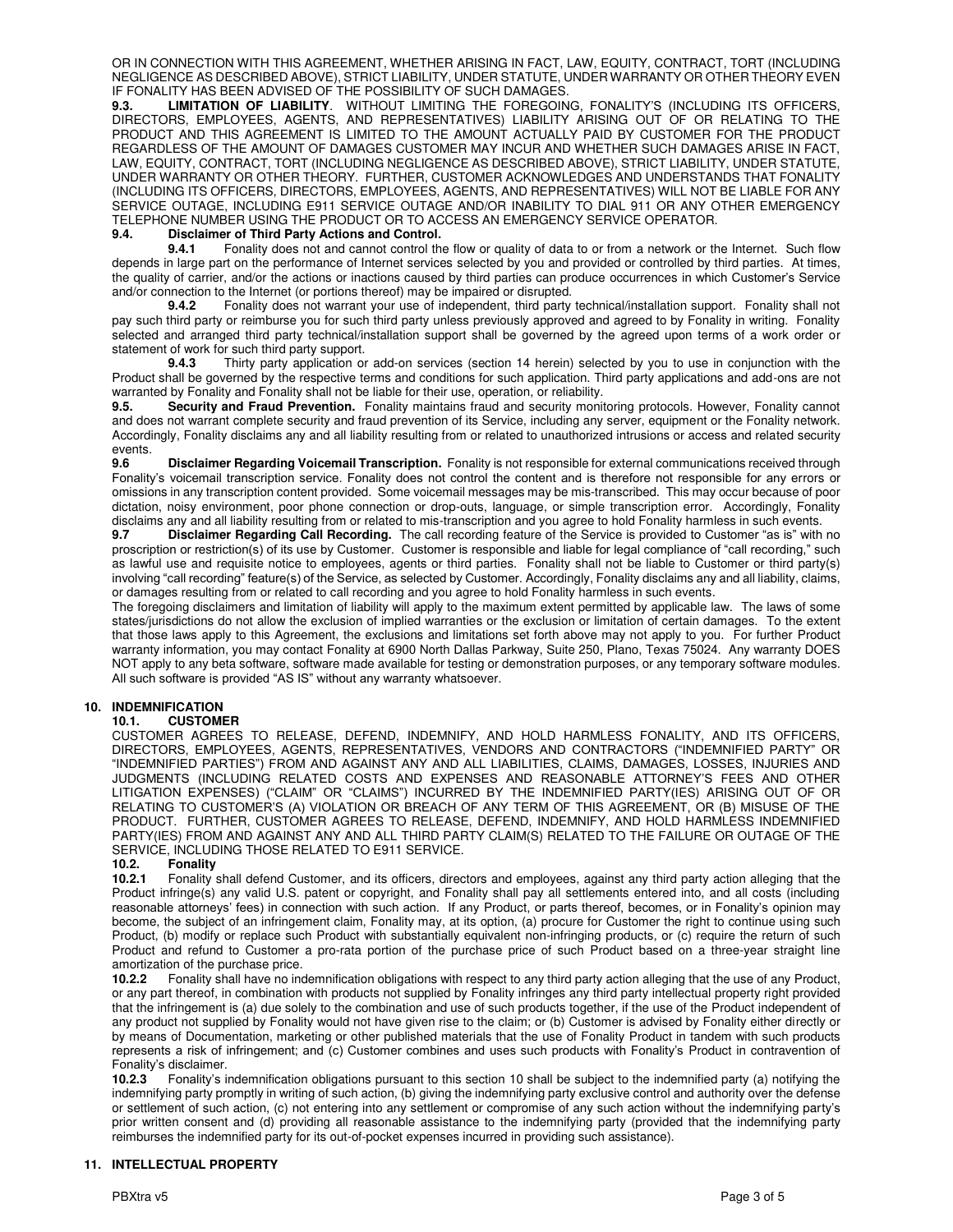For the purpose of this section, the term "Fonality Intellectual Property" shall include but is not limited to any and all tangible and intangible: (i) rights associated with works of authorship throughout the world, including but not limited to copyrights, neighboring rights, moral rights, and mask works, and all derivative works thereof, (ii) trademark and trade name rights and similar rights, (iii) trade secret rights, (iv) patents, designs, algorithms and other industrial property rights, (v) all other intellectual and industrial property rights (of every kind and nature throughout the world and however designated) whether arising by operation of law, contract, license, or otherwise, and (vi) all registrations, initial applications, renewals, extensions, continuations, divisions or reissues thereof now or hereafter in force (including any rights in any of the foregoing), including software or programming delivered hereunder. Some software distributed by Fonality is licensed under the GNU General Public License (GPL) ("Open Source Software"). The terms of this license can be found at http://www.gnu.org/licenses/gpl.html</u>. Any software distributed by Fonality which is licensed under the GNU General Public License (GPL) is specifically excluded from this definition.

All Fonality Intellectual Property is solely for use by Customer as shipped, and may not be used as a replication master or otherwise copied without the written consent of Fonality. Use of software delivered in conjunction with the Product or as a separate item shall be subject to this Agreement and a separate license agreement that Customer shall be required to accept prior to delivery/installation. Customer acknowledges that all Fonality Intellectual Property furnished by Fonality hereunder and the contents thereof are the proprietary property of Fonality, and Customer has no right or interest therein except that Customer is granted a perpetual, nonexclusive, worldwide, non-transferable, and non-sublicenseable license to use the Product (including the applicable Fonality Intellectual Property) for Customer's internal business purposes. This license shall terminate or expire in the same manner this Agreement may expire or be terminated, according to the applicable provisions. All Customer employees may exercise the license granted. No other license(s) are granted by implication, estoppel or otherwise. Customer agrees not to directly or indirectly reproduce, decompile or provide or otherwise make available to any third party any Fonality Intellectual Property. Customer shall be liable for all damages, including loss of anticipatory profits, incurred by Fonality as a result of such unauthorized use, copy or replication. The rights granted hereunder or use of Product (including the equipment) does not convey any rights or ownership in Fonality patents, copyrights, trademarks, intellectual property or know-how.

# **12. REMEDIES FOR BREACH 12.1.** If Customer shall

**12.1.** If Customer shall be in material breach of this Agreement and fails to cure said breach within 30 days of written notice thereof from Fonality, Fonality shall thereupon have the right without further notice to (1) bill and declare due and payable the aggregate purchase price for all undelivered products under this Agreement, (2) defer shipment hereunder until such default, breach or repudiation is removed, and/or (3) cancel the undelivered portion of this Agreement in whole or in part, with Customer remaining liable for damages. Further, if Customer fails to pay any amount hereunder as it becomes due or wrongfully rejects goods hereunder, in addition to any other remedies it may have in law or equity or hereunder, Fonality shall have the right to recover, in addition to the

purchase price of such goods, all costs incurred by Fonality to collect the same.<br>12.2. No delay or omission to exercise any right, power, or remedy upon a **12.2.** No delay or omission to exercise any right, power, or remedy upon a breach or default under this Agreement shall impair any such right, power, or remedy of Fonality or be construed as a waiver of any such breach or default.

#### **13. TERMINATION**

Without prejudice to any other rights, Fonality may terminate this Agreement if you do not abide by the terms and conditions contained herein. Upon termination of this Agreement, you must cease use of the Product and destroy all copies of any software provided. Termination of this Agreement will not extinguish Customer's obligations or liability arising prior to such termination.

[*Applicable to previous trixbox\* Pro Customers: In the event that Fonality terminates a "lifetime buyout" of the trixbox Pro EE or trixbox Pro CCE, Fonality will prorate your upfront payment towards a five-year agreement.*]

**14. THIRD PARTY APPLICATIONS USED IN CONJUNCTION WITH THE PRODUCT(S).** You acknowledge and agree to the end user terms and conditions for the following third applications/add-ons if you selected/purchased such third party services as reflected on your Fonality Quote or Order.

» Video Collaboration powered by Zoom – <https://zoom.us/terms>

- » Fonality for Intellinote https://www.intellinote.net/terms-service/
- » Fonality for ZipWhip https://zipwhip.com/legal

#### **15. EXPORT RESTRICTIONS**

You acknowledge that the Product is subject to export controls under the laws and regulations of the U.S. and any other applicable countries' laws and regulations. You agree to comply with all applicable laws and regulations that apply to the Product, including without limitation the U.S. Export Administration Regulations and, as applicable, will obtain all required U.S. and local authorizations, permits, or licenses. The parties agree to provide to each other information as may be reasonably required by the other in connection with obtaining authorizations or licenses.

#### **16. U.S. GOVERNMENT LICENSE RIGHTS**

All service provided to the U.S. Government is provided with the commercial license rights and restrictions described in this Agreement. The U.S. Government has deemed that by installing, copying or using the Product, the Product is "commercial computer software" or "commercial computer software documentation" within the meaning of DFAR Section 227.7202 and FAR Section 12.212, as applicable. Any use, modification, reproduction release, performance, display or disclosure of the Product by the U.S. Government shall be governed solely by the term of this Agreement and shall be prohibited except to the extent expressly permitted by the terms of this Agreement.

#### **17. FORCE MAJEURE**

Fonality will not be liable for delay or failure to furnish the Product(s) contemplated by this Agreement when the delay or failure is caused by circumstances that are not reasonably within Fonality's control, including an act of God, strike or lockout or other labor dispute, act of the public enemy, war (declared or undeclared), blockade, revolution, civil commotion, lightning, fire, storm, flood, earthquake, explosion, governmental restraint, embargo, inability to obtain or delay in obtaining governmental approvals, permits, or licenses.

#### **18 GOVERNING LAW, JURISDICTION, AND FEES**

This Agreement, the related Estimate(s), Order(s), add-on Orders, and the entire relationship of the parties, shall be governed by and construed under the laws of the State of Texas without giving effect to its choice of law principles. The parties disclaim the application of the 1980 U.N. Convention on Contracts for the International Sale of Goods or any successor thereto is disclaimed. Any litigation arising directly or indirectly out of this Agreement, the related Estimate(s), Order(s), add-on Orders, and/or the entire relationship of the parties will be litigated in the Texas State Courts, Dallas County, Texas or, if original jurisdiction can be established, in the United States District Court for the Eastern District of Texas, Plano Division. THE PARTIES VOLUNTARILY, KNOWINGLY AND